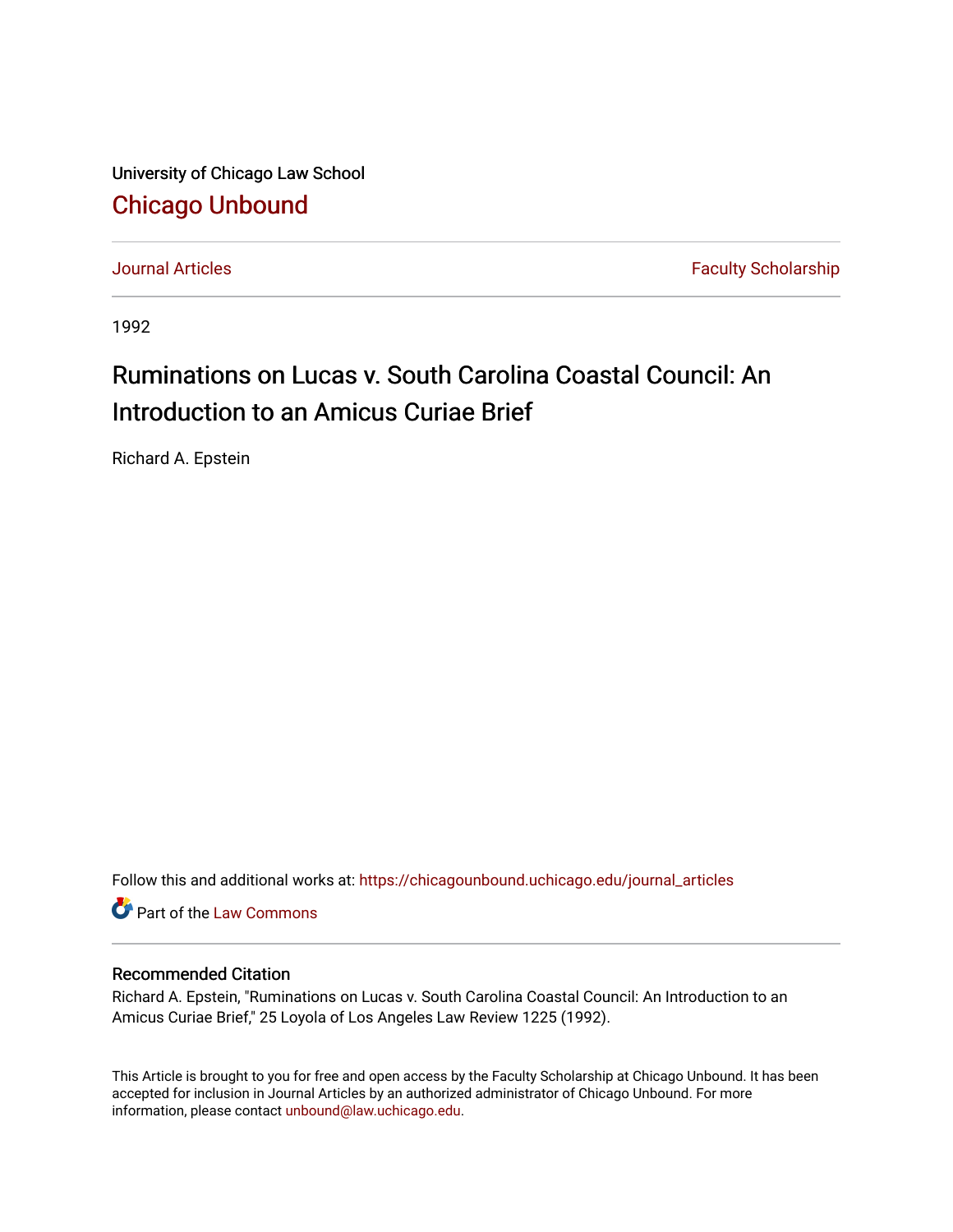## **RUMINATIONS ON** *LUCAS v. SOUTH CAROLINA COASTAL COUNCIL:* **AN INTRODUCTION TO AMICUS CURIAE BRIEF**

## *Richard A. Epstein\**

In most circumstances I think that it is a useful convention to keep academic work separate from the controversies of the day. One consequence of this attitude is *not* to publish in law reviews briefs and other documents written to persuade courts to adopt certain positions. I have written such an amicus curiae brief for the Institute for Justice in one of the most important takings cases to come before the United States Supreme Court, *Lucas v. South Carolina Coastal Council.1* For a variety of reasons, I think that this brief should be published as an exception to the general rule set out above. This short introduction is designed to explain why.

The most obvious explanation is the importance of the *Lucas* case, which has been reflected in the large number of requests for copies of the brief. Since the Supreme Court has been involved in deciding takings claims, it has insisted on a line, not dictated by the text of the Takings Clause, between physical occupation and regulatory takings. Cases that fall into the former class are judged by fairly strict standards, so that the government usually loses and is required to pay compensation, unless it can offer a compelling justification for its decision to occupy the landowner's property. The Court's attitude on regulatory takings—including a wide range of restrictions on the use of land-has been precisely the opposite. The rational basis test imposes a standard of scrutiny so low that the Supreme Court has rebuffed virtually every effort made by property owners to require the State to pay compensation to offset the losses imposed by the regulation. *Lucas* is, in one sense at least, the ultimate test of this approach to regulatory takings. It involves a near-or totalwipeout of the value of the land, without effecting a physical occupation of the property. The very fact that the Supreme Court has granted certiorari in this case suggests that it may now be prepared to pull back from its well nigh categorical distinction between physical occupation

<sup>\*</sup> James Parker Hall Distinguished Service Professor of Law, University of Chicago Law School; A.B., 1964, Columbia University; J.D., 1966, Oxford University; LL.B., 1968, Yale University.

<sup>1. 404</sup> S.E.2d 895 (S.C.), *cert. granted,* 112 **S.** Ct. 436 (1991).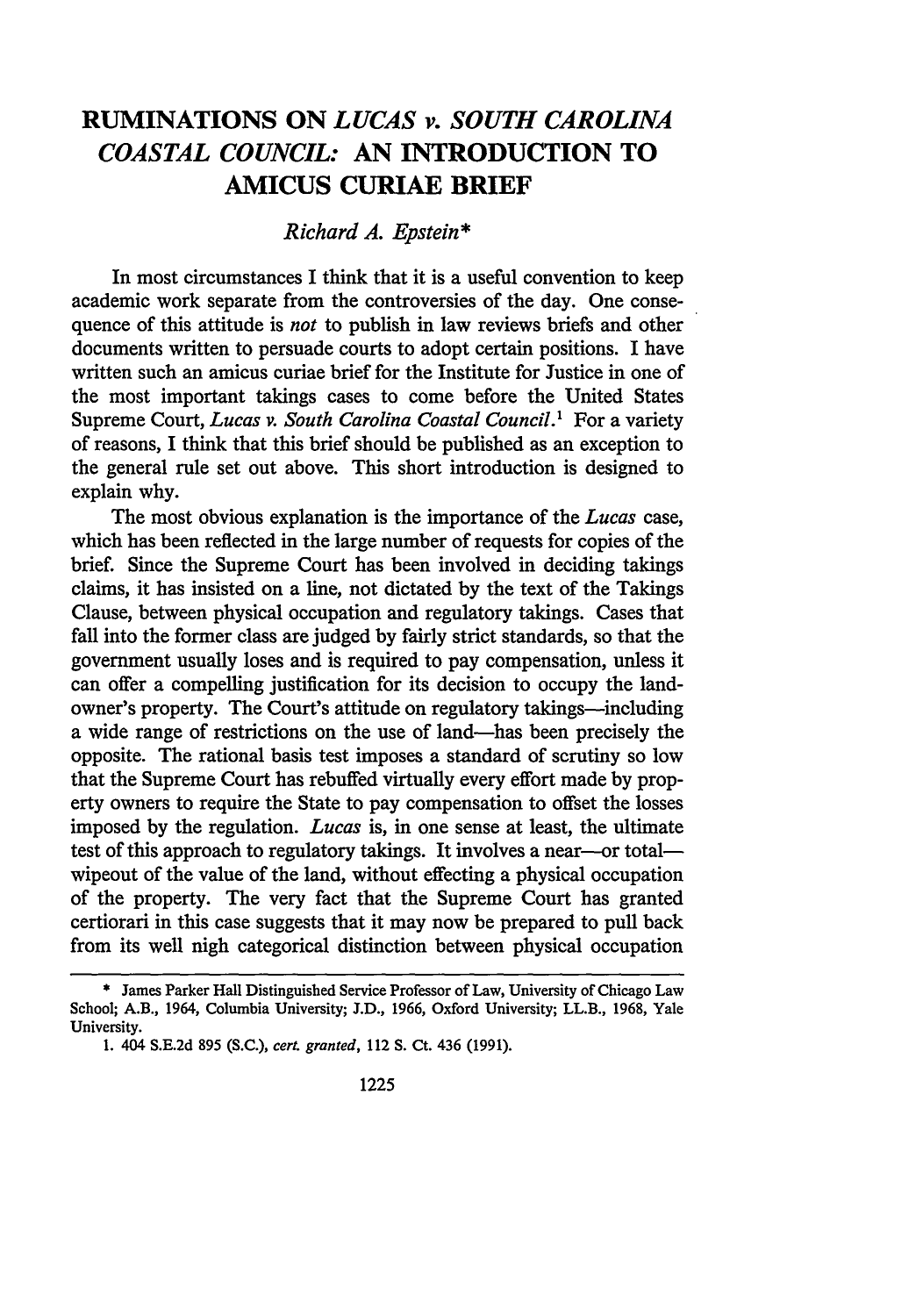and regulatory taking, and require the State to pay compensation in some regulatory settings.2

There is a second reason as well. The most notable feature of the brief is that it takes an intermediate position between that claimed by Lucas himself and that taken by the environmental groups that have filed briefs in support of the South Carolina Coastal Council. It is always risky business to write an amicus brief attacking the theory upon which the party in interest on your side of the case has rested its entire case. Yet that is what I chose to do in this brief.

Lucas has taken the position that as long as the government regulation effects a total wipeout of the use value of the property, compensation is always required, no matter what justification the State puts forward for its action. To see how extreme this position is, consider the following illustration. Suppose that the only use for a parcel of land is as a dump site for waste materials, which leach into the soil and poison underground waters. According to Lucas's theory, the State would be required to pay full value to the owner of the dump site in order to shut it down. The more intense the use of the property in this way, the greater the external threat of harm, and the more the State has to pay in order to quell it. It is only when the wipeout of the landowner's use is partial, that the State may impose its restrictions on use without having to pay compensation. Lucas's position thus reflects a preoccupation with the individual case without regard to the overall structure of takings law. Lucas's categorical rule requiring compensation applies only to the narrow class of cases into which the South Carolina Beachfront Management Act (BMA)<sup>3</sup> falls.

I do not believe that any Justice of the Supreme Court will adopt Lucas's theory with respect to total wipeouts; nor do I think that any Supreme Court Justice *should* adopt a theory which has such extreme consequences that it leaves the State powerless to impose restrictions against conduct so obviously wrongful in both intention and consequence. But the position offered on the environmental side is every bit as extreme in the opposite direction. As developed, it takes the view that any occurrence of "serious public harm" is sufficient to impose any restriction on land use, however severe and complete. In practice this position allows for far more extensive regulation than might be apparent at

<sup>2.</sup> This possibility seems somewhat less likely in light of the Supreme Court's strong adherence to this distinction in Yee v. City of Escondido, 60 U.S.L.W. 4301 (Apr. 1, 1992).

**<sup>3.</sup>** The Beachfront Management Act (BMA) is codified beginning at **S.C. CODE ANN.** § 48-39-270 (Law. Co-op. Supp. 1991). The BMA was amended in 1990. 1990 **S.C.** Acts 607. The amendment added §§ 48-39-250, -260.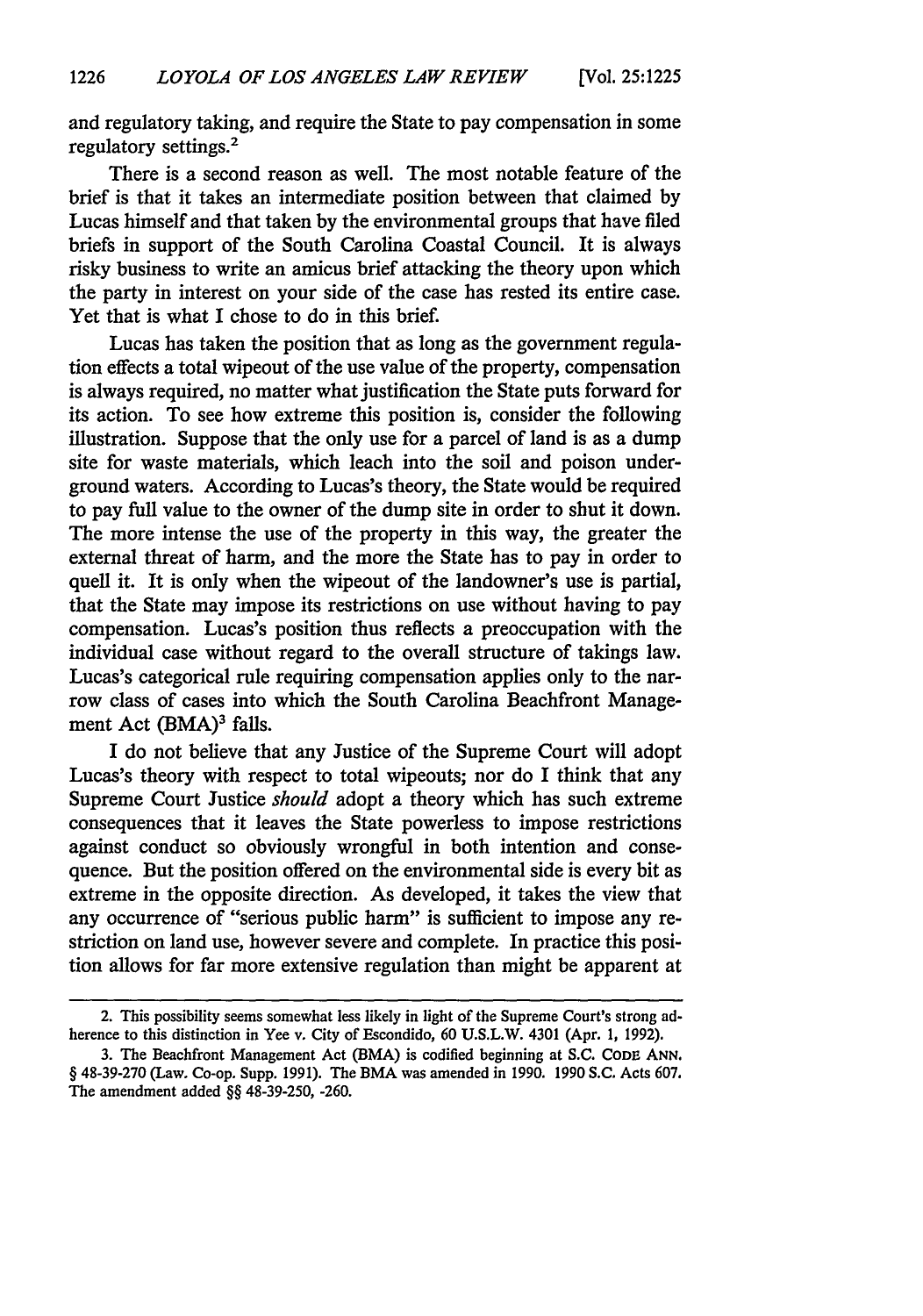first blush because of the very broad definition given to the phrase "serious public harm."

In this regard the modem environmental movement has replicated the degeneration of the "harm principle" originally developed in John Stuart Mill's *On Liberty.4* There Mill first announced that the only possible warrant for the restriction of the liberty of another human being was that he inflicted or threatened to inflict harm upon others. The great weakness of that principle is that, without qualification and by ceaseless extension, the harm exception swallows up virtually all exercises of individual liberty. So long as any person takes offense at what I do, then there is some external harm that can be said to justify the State restriction on my behavior. Speech critical of public officials can be suppressed; competition can be outlawed; and use of property that others find aesthetically displeasing can be banned. Every action has its own externality if we are prepared to look hard enough to find it.

The brief submitted on behalf of the Institute for Justice left me in the unaccustomed position of being a moderate, even though it followed the general lines of my *Takings* book,<sup>5</sup> which has often been attacked as being anything but moderate.<sup>6</sup> The purpose of the brief was to develop an account of harm to others that is broad enough to allow the State to regulate in the pollution case but narrow enough to prevent it from manufacturing some form of public harm in every other situation. In developing that argument I took the position that the State could impose regulations that were reasonably suited to stopping the commission of a common-law nuisance.

The law of nuisance is often quite complicated, for it not only in-

*Id.*

**5. RICHARD** A. **EPSTEIN, TAKINGS: PRIVATE PROPERTY AND THE POWER OF EMI-NENT DOMAIN** chs. **8-9 (1985).**

**6.** For some of the criticism, see *Symposium on Richard Epstein's Takings: Private Property and the Power of Eminent Domain,* 41 **U.** MIAMI L. REV. **1 (1986).** For a flavor of some of the attacks, see Joseph L. Sax, Book Review, **53 U.** CHI. L. REV. **279 (1986)** (reviewing **RICHARD A. EPSTEIN, TAKINGS: PRIVATE PROPERTY AND THE POWER OF EMINENT** Do-MAIN **(1985)),** and Mark Kelman, *Taking* Takings *Seriously: An Essay for Centrists,* 74 **CAL.** L. **REV. 1829** (1986) (same).

<sup>4.</sup> **JOHN STUART MILL, ON LIBERTY 119-20** (Henry Regnery Co. ed., 1949) **(1859).** Mill states:

The maxims are, first, that the individual is not accountable to society for his actions, in so far as these concern the interest of no person but himself. Advice, instruction, persuasion, and avoidance by other people if thought necessary by them for their own good, are the only measures by which society can justifiably express its dislike or disapprobation of his conduct. Secondly, that for such actions as are prejudicial to the interest of others, the individual is accountable, and may be subjected either to social or to legal punishment, if society is of opinion that the one or the other is requisite for its protection.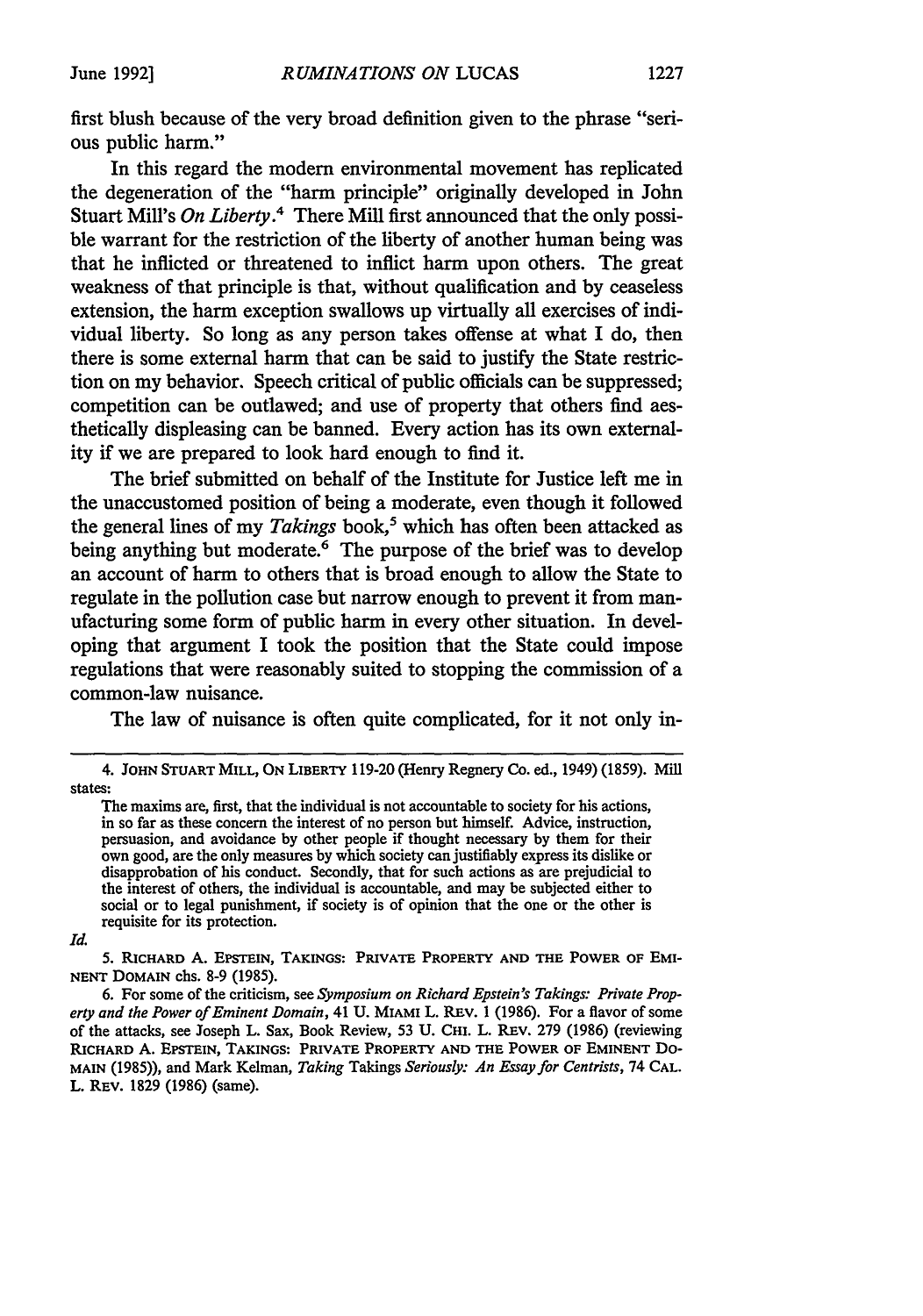volves limitations on various forms of physical invasions, but also on various forms of non-invasive conduct, as with reciprocal negative easements of support for neighboring land.7 Looking at *Lucas* only as a nuisance case, it seems clear that the State must lose. The closest that one can come to any form of a common-law nuisance is the faint possibility that construction of a house somewhere on the sand dune will reduce the support for other portions of the dune so that it will be more exposed to destruction by wind and water. But because these structures are so fragile, and have been violently distended by natural forces even when there has been absolutely no construction on private lands, it is doubtful that private construction poses a serious threat of this sort to public lands, or even to the lands of the builder. The effects of human intervention are swamped by natural forces. A total injunction against land use (as opposed to some far more tailored restraint) thus seems wholly inappropriate for the circumstances.

As drafted, the brief limits the police power to the prevention of actions that amount to the commission of a nuisance. I wrote the brief in this fashion in response to the sparse record of the case below-itself attributable to the very spartan nature of the plaintiff's theory that rested the claim for compensation on the single fact of a total wipeout by the government regulation. One of the difficulties of writing first before the Supreme Court is that sometimes it is not possible to anticipate all the arguments that will be arrayed against you. In this case, the first hint that I received that the case had taken an unsuspected turn came when I was interviewed by various members of the media, all of whom asked me to explain why it was permissible to build a house when it could be lifted up by a hurricane and cause damage to other persons and structures in the vicinity. As the briefs were filed on South Carolina's side of the case,<sup>8</sup> it became clear that this theme had vaulted into prominence as the centerpiece of the case. As I did not have an opportunity to respond to the challenge in the brief, I shall devote a few paragraphs to answer it here, if only for the public record.

First, it should be clear that the ends of the police power include the

<sup>7.</sup> For a development of the nuisance theory that underlies this major proposition, see Richard A. Epstein, *Nuisance Law: Corrective Justice and Its Utilitarian Constraints,* 8 *J.* **LEGAL STUDIES** 49 (1979).

*<sup>8.</sup> See, e.g.,* Brief of Nueces County, Texas et al. as Amici Curiae in Support of Respondent, Lucas v. South Carolina Coastal Council, 404 S.E.2d 895 (S.C.), *cert. granted,* 112 **S.** Ct. 436 (1991) (No. 91-453) (written chiefly by John Echeverria, General Counsel of the National Audubon Society). The brief was joined by two municipal conservation commissions in Massachusetts, six national conservation groups, two regional conservation groups and six leading coastal scientists.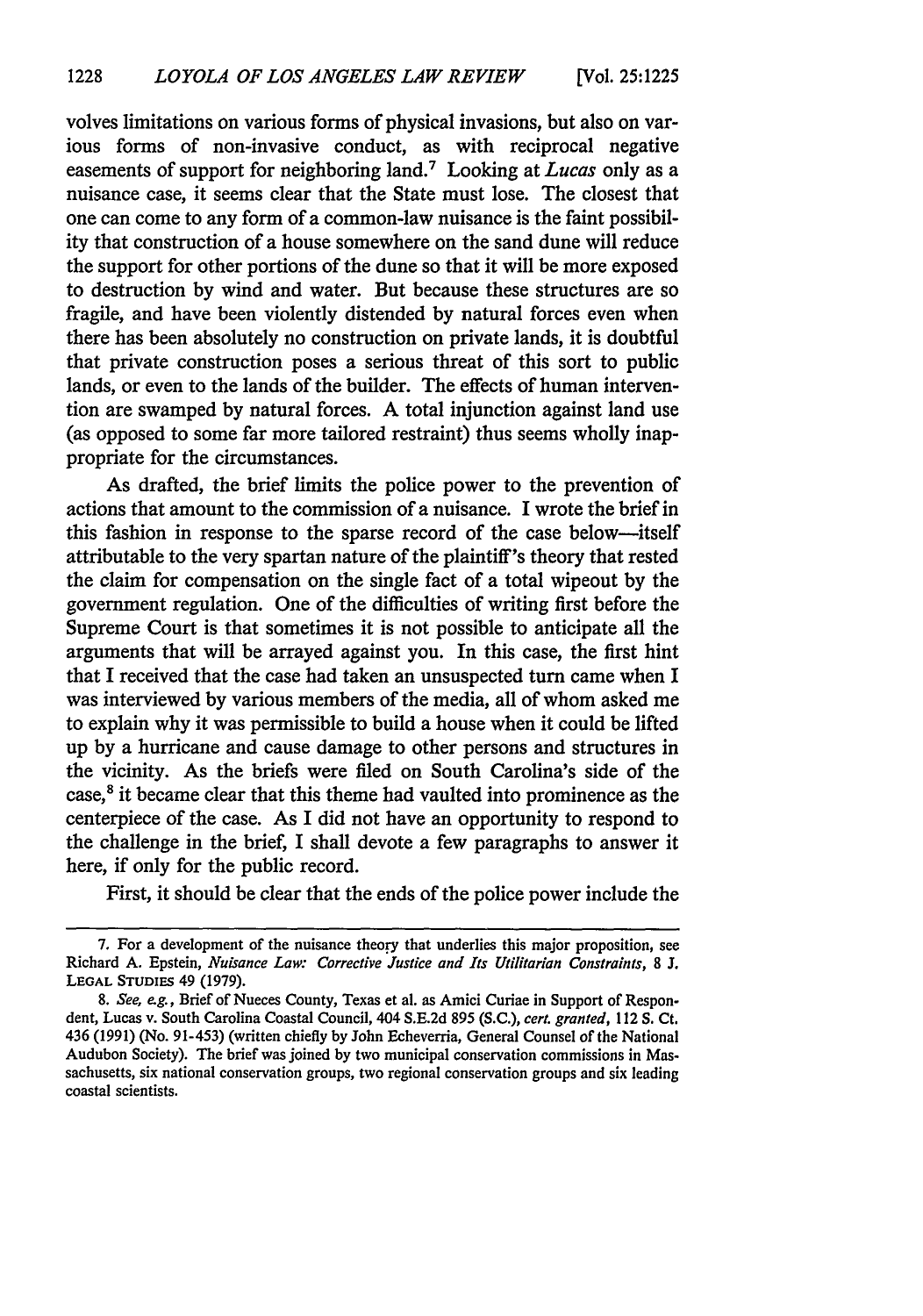prevention not only of common-law nuisances, but of other forms of threatened harm that are tortious in themselves. The most obvious is where the government forbids the storage of explosives in residential neighborhoods. The possible sudden blast is inconsistent with the gradual releases associated with ordinary nuisances, but the low probability of a massive harm deserves the same response as a high probability of a lesser harm. Similarly, during his comments in our debate, Professor Sax noted that it was appropriate for the State to order, without compensation, a private owner to pull down his own house when it threatened to topple over and cause harm to other people or other property. I could not agree more. Indeed an action by public officials ordering the destruction of the house is no new-fangled invention, but was well-established in classical Roman Law, with the so-called action for *damnum infactum,* or threatened injury. As emphasized in the brief the older conceptions have considerable staying power, even in the most modern of environmental settings.

Second, it is highly doubtful that Lucas's case falls within the expanded definition of the legitimate scope of the police power. One obvious point is that South Carolina's claim in this regard should be viewed with suspicion if any attention is paid to the statement of purposes that is contained in the BMA.<sup>9</sup> There are many purposes listed, including the preservation of open spaces for South Carolina citizens and out-of-state tourists. While these ends may be legitimate for the State to pursue upon payment of compensation, their conspicuous presence in several places in the statute undercuts the proposition that the BMA was passed in order to control the risk of hurricane damage. To be sure, the statement of statutory purposes is not conclusive on whether the statute advances legitimate ends. The Supreme Court has allowed land use restrictions to be salvaged in courts based on justifications that were not advanced by the legislature itself. At the very least, the constant reiteration of purposes that have nothing to do with harm prevention should place a heavy burden on South Carolina to show that this statute falls within the traditional conception of the police power.

Third, examining the incidence of the restriction provides additional ammunition against the BMA. The risk of hurricane damage is one that runs up and down the Carolina coast. Charleston itself was devastated by Hurricane Hugo not long ago. Yet people were allowed to rebuild in

*<sup>9.</sup> See* S.C. **CODE ANN.** §§ 48-39-250, -260 (Law. Co-op. Supp. 1991); Richard A. Epstein, *Lucas v. South Carolina Coastal Commission:* Brief of the Institute for Justice as Arnicus Curiae in Support of Petitioner, 25 Loy. L.A. L. REv. 1233 app. at 1254 (reprinting S.C. CODE ANN. §§ 48-39-250, -260 (Law. Co-op. Supp. 1991)).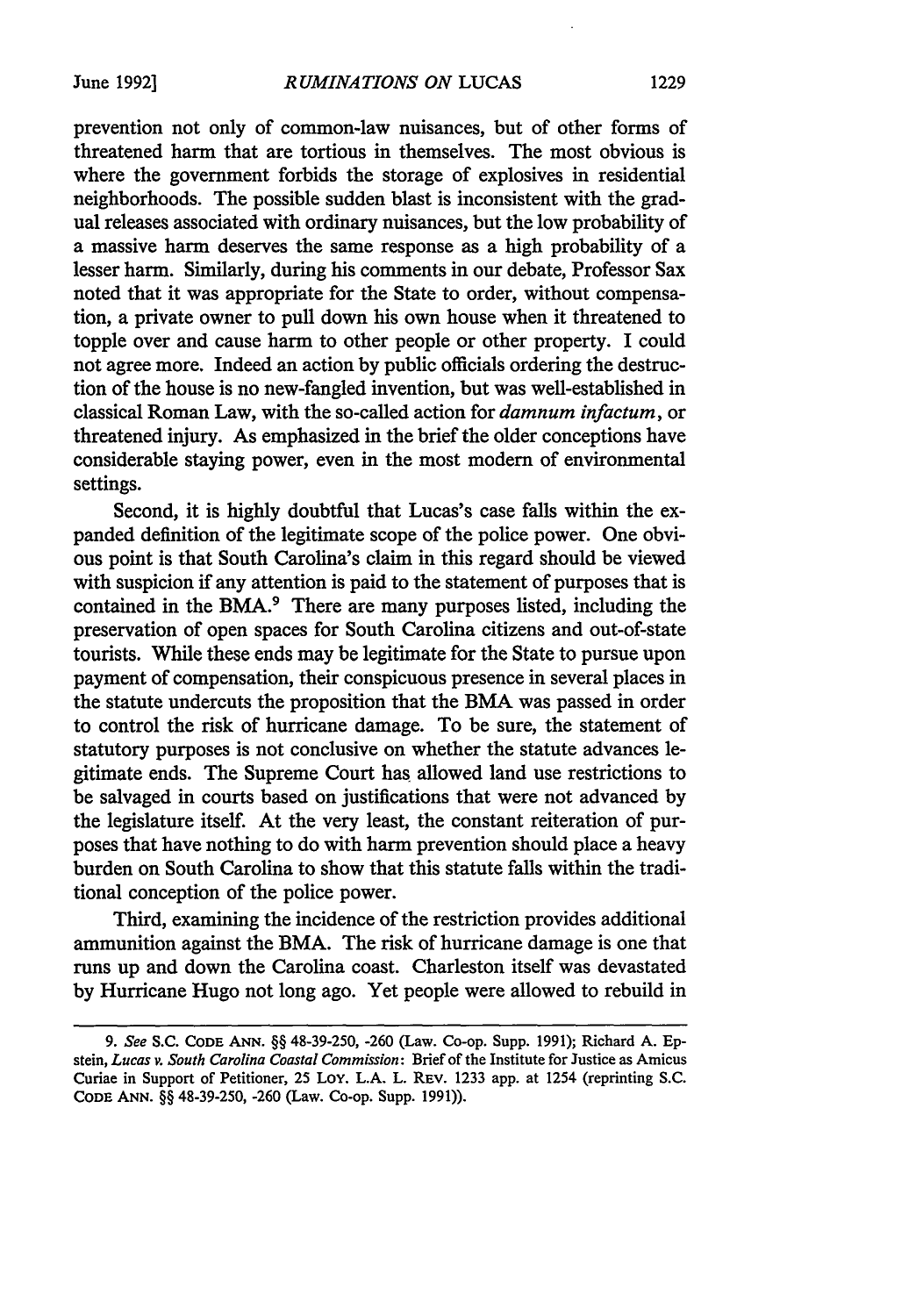Charleston but not on the Isle of Palm. Why? It surely cannot be because there is no hurricane risk. That risk is greatest where the population is most dense, that is, in Charleston itself. If the State allows thousands of homeowners to rebuild in Charleston, then it should allow homeowners to rebuild on the Isle of Palm. The selective nature of the building restriction speaks volumes about the actual purpose behind the BMA. It is not possible to return Charleston to its pristine condition, but it is possible to do that on the Isle of Palm. The reason the greater risk of hurricane damage was allowed while the smaller one was prohibited is that hurricane prevention is not part of the overall design of the BMA, which is aimed at entirely other ends.

Fourth, the scope of the restriction is far broader than necessary to achieve its end. The State, if concerned about the risk of hurricane damage, could have specified certain restrictions on the size and shape of the building, or the materials that it contained. The State could have required that storm cellars be included in the buildings to protect occupants. Or it could have ordered homeowners to pay clean-up costs if debris from their houses littered public beaches. These far more moderate restrictions would do relatively little to the private value from the use of the land, but would answer virtually all the concerns with hurricane damage. But none of these moderate restrictions were chosen because the purpose of the BMA was to hasten an environmental retreat. There is an abundance of overbreadth if the logic behind the statute is damage prevention. The concerns that led to its passage are conveniently downplayed or ignored.

Fifth, the transparent nature of the anti-hurricane rationale is made still clearer by considering the interest group politics that lay behind the passage of the BMA. The BMA was not a local ordinance passed by the people on the Isle of Palm for their own protection. It was passed at the state level and worked a total devastation of local interests. People whose lots were un-built had to keep them that way. People who had built on their lots were told, in effect, that they would be denied the right to rebuild if their houses were more than half destroyed by hurricanes. Everyone in the local community was made worse off by the regulation, even if some landowners were made worse off than others. No local ordinance could have passed if it had produced so grotesque a result. Yet passage at the state level was possible because the winners, members of the environmental groups who supported passage of the statute, did not have to bear any of the local losses. The people on the Isle of Palm were prepared to run the small risk of hurricane damage in order to reap the greater gains of home ownership. The negative shifts in real estate values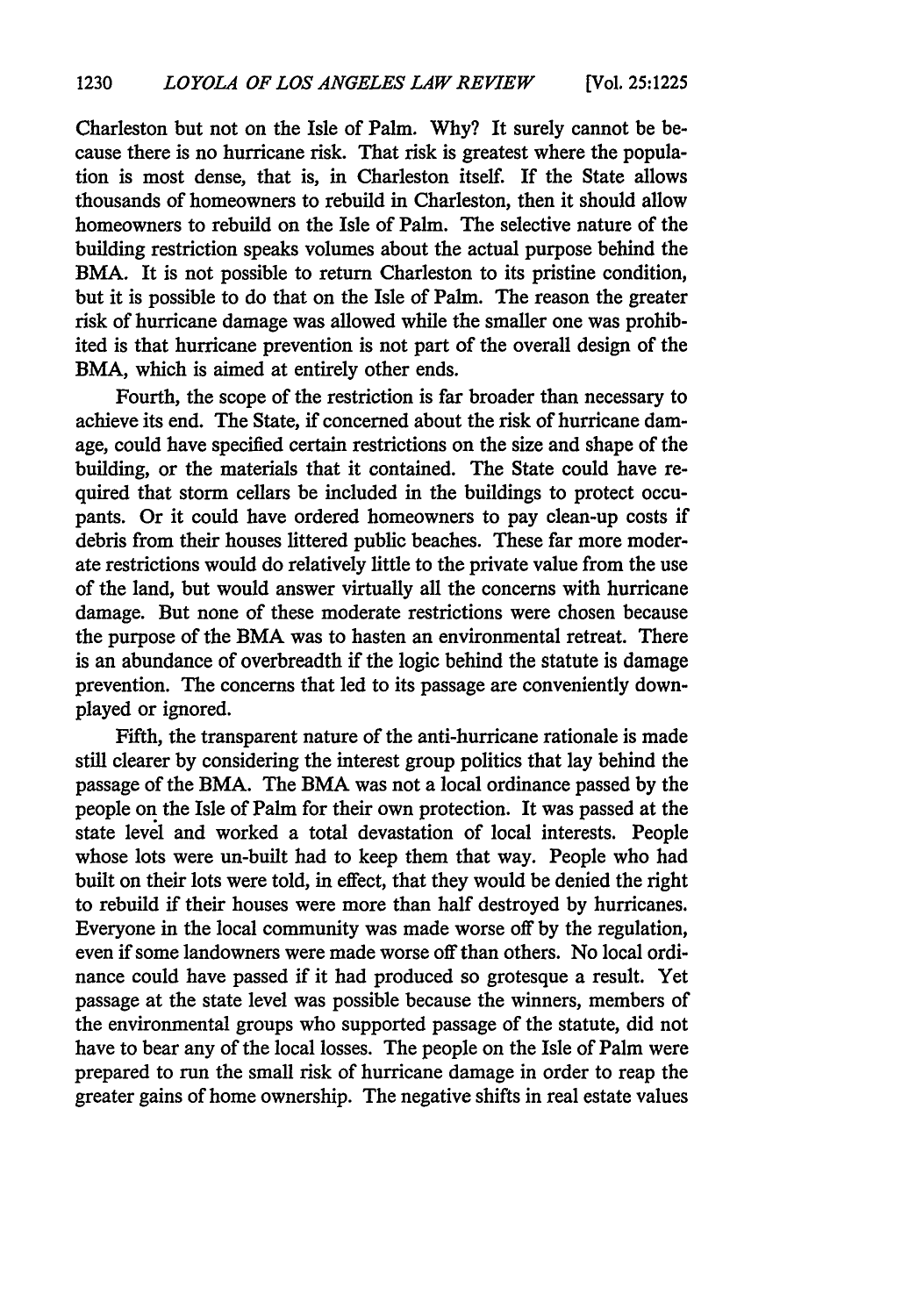throughout the island are consistent with that story, and not with the story that the BMA was passed for the protection of the homeowners.

In sum, the ex-post rationale of hurricane prevention is belied by a closer examination of the structure of the BMA, the scope of its coverage, and the politics used to secure its passage. In principle, it might be appropriate for the Supreme Court to remand the case to the trial court to see whether the hurricane prevention rationale was the dominant motive behind the passage, or whether it was a last-minute pretext thrown together to justify a statute that could not be sustained by reference to its own state purposes. If such a remand is ordered, then it should place a heavy burden on the State. The strongest argument supporting this remand is that the peculiar posture of Lucas's argument made it impossible for the State to develop its anti-hurricane rationale. However, there is a strong sense that the remand is unnecessary because the information contained in the record before the Supreme Court makes quite clear the reasons that motivated the passage of the BMA. Here is a taking for public use, for which just compensation is required.<sup>10</sup>

<sup>10.</sup> Even the original act, the South Carolina Coastal Zone Act of 1977—amended by the BMA-grants this. See S.C. **CODE ANN.** § 48-39-30(C) (Law. Co-op. 1987).